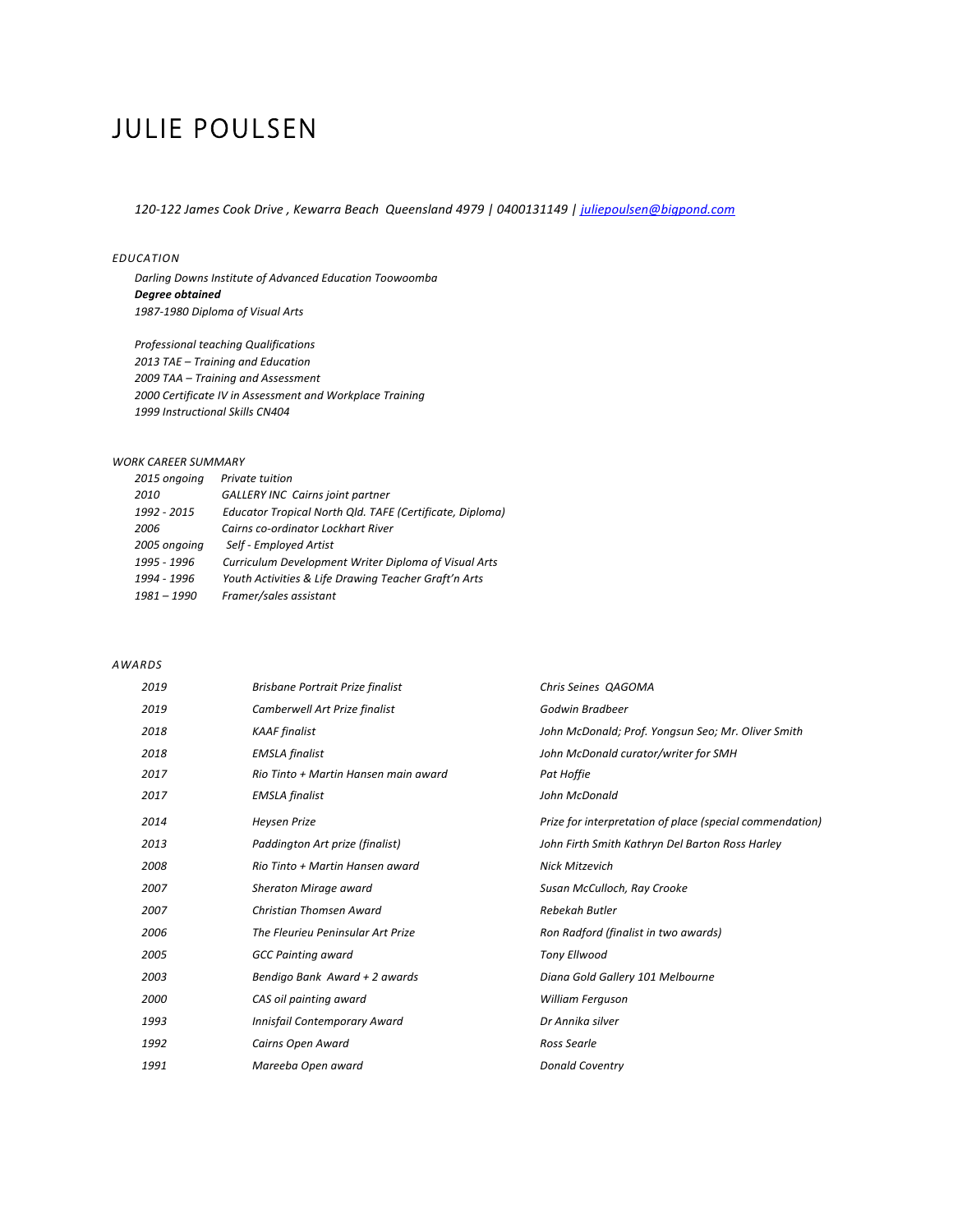## **JULIE POULSEN PAGE 2**

| <b>DATE</b> | <b>EXHIBITIONS selected Solo</b>   | <b>VENUE</b>                                  |
|-------------|------------------------------------|-----------------------------------------------|
| 2019        |                                    | The ARTROOM Palm Cove                         |
| 2018        | <b>STILLandLIFE</b>                | The Corner Gallery Sydney                     |
| 2017        | Musing                             | The ARTROOM Vivo Palm cove                    |
| 2016        | Drive by                           | Art Atrium Sydney                             |
| 2014        | North                              | fortyfivedownstairs Melbourne                 |
| 2013        | Country for birds                  | The Depot Gallery Sydney                      |
| 2011        | the princess gets to hold the cats | The Depot Gallery Sydney                      |
| 2010        | Remainder +                        | <b>KickArts Contemporary Cairns</b>           |
| 2009        | House portraits                    | The Depot Gallery Sydney                      |
| 2008        | House and land package             | The Depot Gallery Sydney                      |
| 2007        | Menu Board                         | The Depot Gallery /Intransit gallery/KickArts |
| 2005        | Décor Sermon                       | <b>Cairns Regional Gallery</b>                |
| 2000        | Face of place                      | <b>Cairns Regional Gallery</b>                |
| 1999        | Precious                           | <b>Cairns Regional Gallery</b>                |
| 1999        | un-Rattled                         | <b>Helen Wiltshire Gallery</b>                |
| 1995        | Kangaroos are red emus are blue    | <b>KickArts Contemporary Cairns</b>           |
|             |                                    |                                               |

| <b>DATE</b> | <b>EXHIBITIONS selected Group</b> | <b>VENUE</b>                                                          |
|-------------|-----------------------------------|-----------------------------------------------------------------------|
| 2019        | Inaugural group show              | Gala Gallery Rockhampton                                              |
| 2019        | <b>ARTNOW FNO</b>                 | Cairns Art Gallery                                                    |
| 2018        | <b>Beach Diary</b>                | Art Atrium Sydney                                                     |
| 2015: 2017  | Sydney Contemporary Art Fair      | Art Atrium Sydney                                                     |
| 2015: 2017  | <b>ARTNOW FNQ</b>                 | Cairns Art Gallery curator Alexie Glass Kantor                        |
| 2017        | <b>Iconoclasts</b>                | Umbrella studio Townsville and KickArts contemporary                  |
| 2017        | <b>BAP</b>                        | Judith Wright Centre of Contemporary Arts Brisbane                    |
| 2015        | <b>ARTNOW FNQ</b>                 | Cairns Art Gallery curator CRG Jason Smith, curatorial manager QAGOMA |
| 2015        | Season 3                          | Anita Traverso Gallery Melbourne                                      |
| 2014        | Art 3K                            | <b>Art Atrium</b>                                                     |
| 2014        | Sense and sensibility             | KnockKnock ARI initiative Cairns                                      |
| 2013        | Sub 150                           | KnockKnock ARI initiative Cairns                                      |
| 2013        | Words escape me                   | KnockKnock ARI initiative Cairns                                      |
| 2013        | <b>TAFE teachers show</b>         | <b>KickArts contemporary Cairns</b>                                   |
| 2012        | <b>GLIMPSE</b>                    | Cairns Art Gallery                                                    |
| 2010        | Due North                         | Cairns Art Gallery                                                    |
| 2009        | the Realm of Myth                 | Cairns Art Gallery curated                                            |
| 2007        | Cuisine and country               | travelling show curator Gavin Wilson                                  |
| 2004        | <b>FNQ Souvenir</b>               | KickArts Contemporary Cairns curated and travelling                   |
| 1996        | Transfer/tranship                 | <b>KickArts Contemporary Cairns</b>                                   |
| 1995        | No Piece of cake                  | Cairns Art Gallery curated by Lenore Howard                           |
| 1993        | the fish John west regrets        | Cairns Art Gallery curated by Gary Andrews                            |
| 1980        | <b>Queensland Gallery</b>         | <b>Trustee Purchase Exhibition</b>                                    |